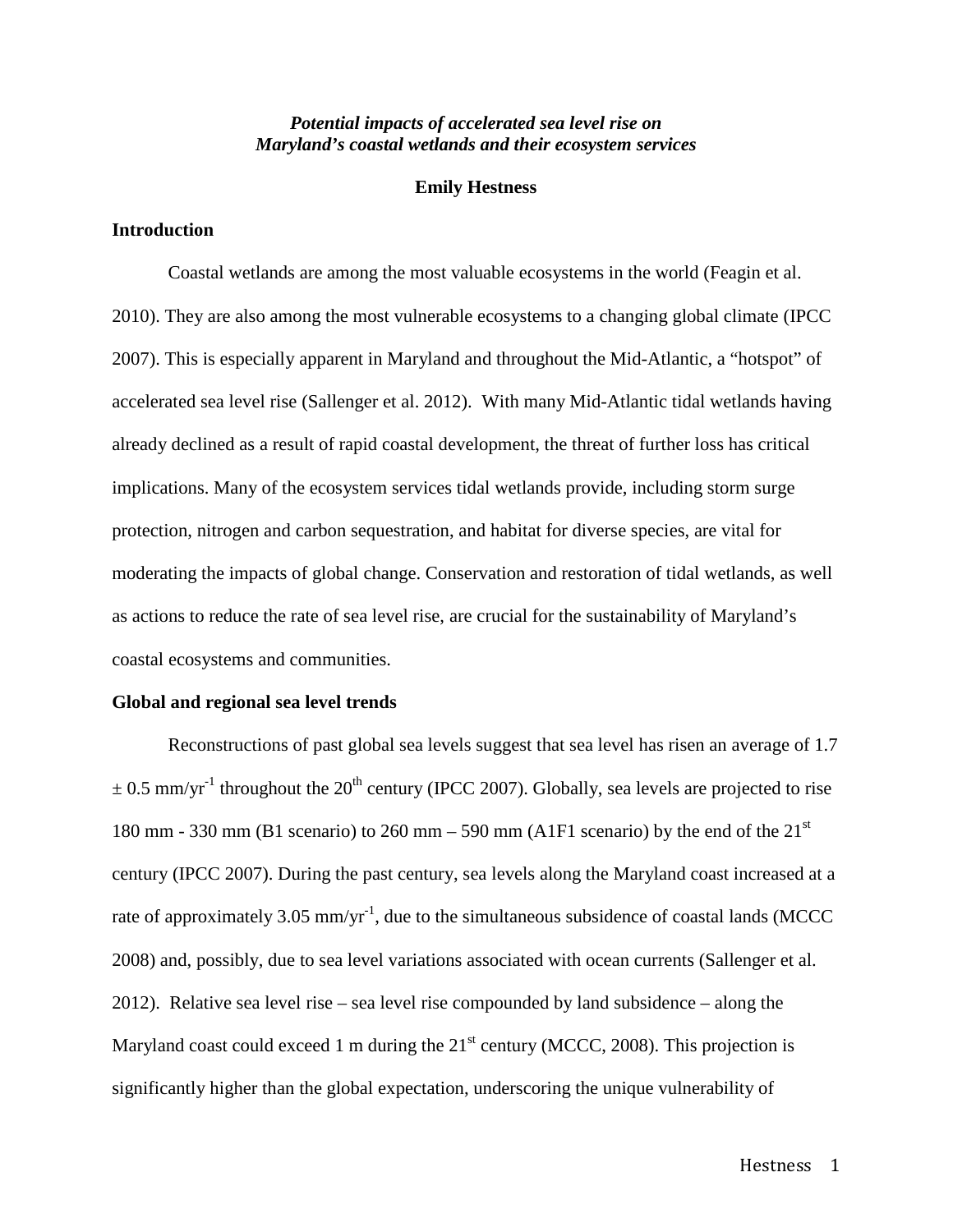Maryland's coastal communities. Table 1 (see Appendix) shows global and regional sea level rise in the  $20<sup>th</sup>$  century and projections for the  $21<sup>st</sup>$  century.

#### **Sea level rise and Maryland's coastal communities**

Maryland has more than 3,000 miles of coastline and, consistent with national and global trends, a growing coastal population (NOAA 2011). Coastal communities already experience hazards associated with storm events, shore erosion, coastal flooding, storm surge, and inundation (MCCC 2008). In adapting to these challenges and mitigating their effects, Maryland's tidal wetlands play a crucial role. However, the conservation of coastal wetlands is a complex challenge in the context of rapid sea level acceleration and coastal population growth. Today, fewer than 40% of the historic wetlands within the Chesapeake Bay persist, and accelerated sea level rise threatens further loss (NOAA 2012).

#### **Response of tidal wetlands to sea level rise**

In response to sea level rise, coastal wetlands have the potential to 1) migrate landward via vertical accretion or 2) experience drowning (Gedan et al. 2009). Accretion is the process by which tidal wetlands build vertically to maintain their elevation relative to sea level (USCCSP 2009). It is facilitated by the deposition of mineral sediments during wetland inundation as well as the accumulation of organic matter through plant growth and decomposition (Schuerch et al. 2012). Tidal wetlands may be able to migrate landward if sediment supply is sufficient and inland conditions are conducive for migration. In the presence of accelerated sea level rise associated with high carbon dioxide concentrations, the ability to accrete vertically is crucial for the persistence of tidal wetlands. Coincidentally, increased carbon dioxide concentrations may have the potential to stimulate this process: as carbon dioxide enhances plant growth and increases root biomass, the elevation of marsh soils may increase to facilitate accretion (Najjar et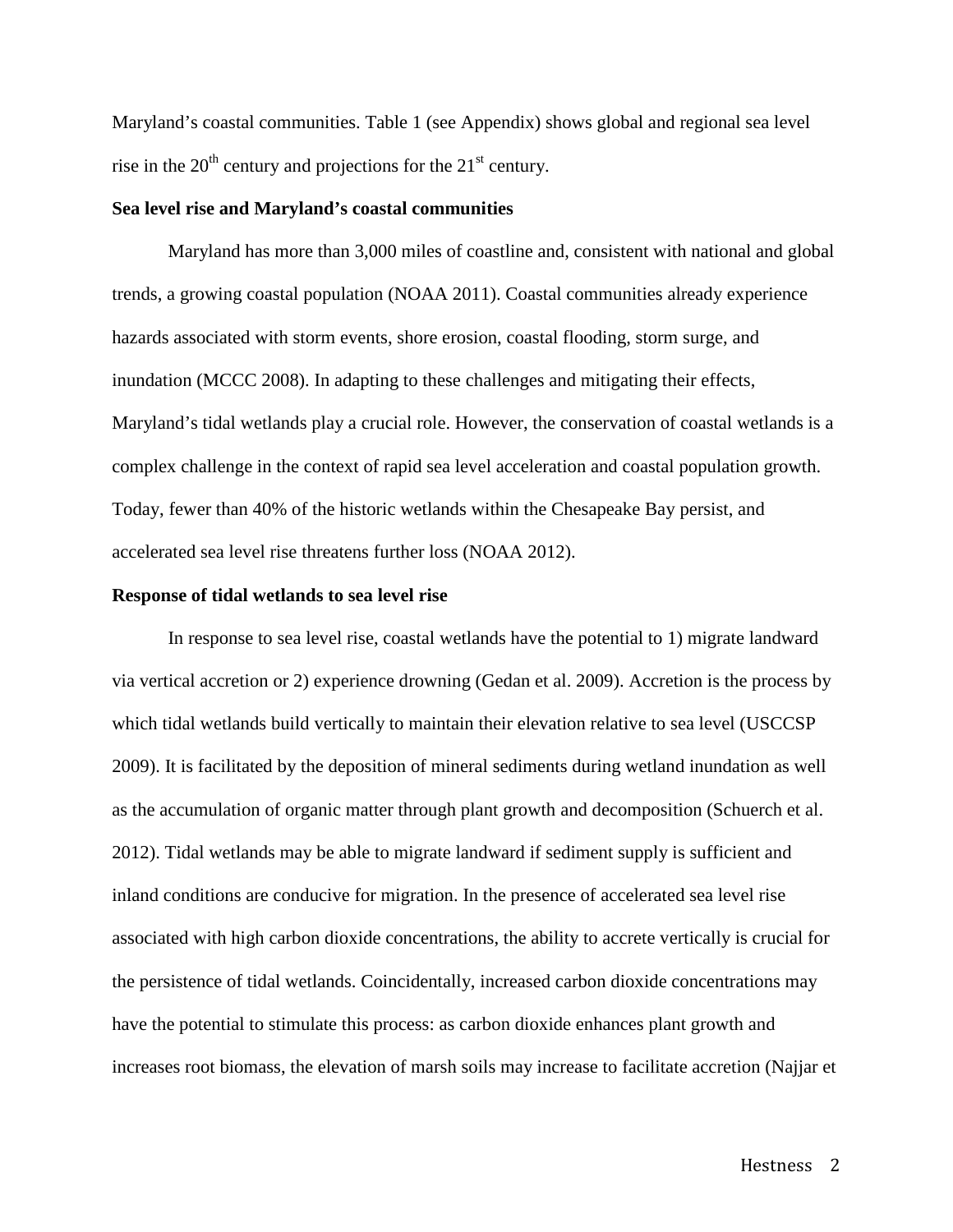al. 2010). However, this benefit is contingent on a sufficiently slow rate of sea level rise that enables the gradual accretion process to keep pace with rising water levels.

Drowning of tidal wetlands occurs when vertical accretion does not keep pace with rising water levels, rendering wetlands unable to maintain their elevation relative to sea level (USCCSP 2009). As wetland inundation occurs, responses may vary by marsh type. Salt marshes are likely to be converted to open water; tidal freshwater marshes are likely to decline in area as saltwater intrudes, with brackish marshes potentially migrating inland to replace them (Craft et al. 2009). Kirwan et al. (2010) emphasized that wetland submergence is not an inevitable outcome of sea level rise. Wetland response will depend largely on the magnitude of global temperature increase and the pace of sea level acceleration, as well as a suite of geological and ecological factors.

The Maryland coastline, with its low elevation and ongoing land subsidence, contains more land vulnerable to sea level rise than other sections of the Atlantic coast (Wu et al. 2009). Particularly in areas where elevation change is gradual, such as Maryland's Eastern Shore, the submergence of large areas of land – including tidal wetlands – is already occurring and is projected to continue in response to accelerated rates of sea level rise (MCCC 2008; USCCSP 2009). Further, an increase in tidal wetland area over the next century is very unlikely, given current rates of loss and few observed instances of new wetland formation (USCCSP 2009).

#### **Tidal wetland ecosystem services and potential effects of their loss**

Human populations are fundamentally dependent on ecosystem services, the provisioning, regulating, cultural, and supporting benefits that ecosystems provide (MEA 2005). Tidal wetlands provide more ecological services to human populations than any other coastal environment (Gedan et al. 2009). They regulate disturbance in the form of storm and shoreline protection, filter wastewater runoff and sequester nitrogen, function as important carbon sinks,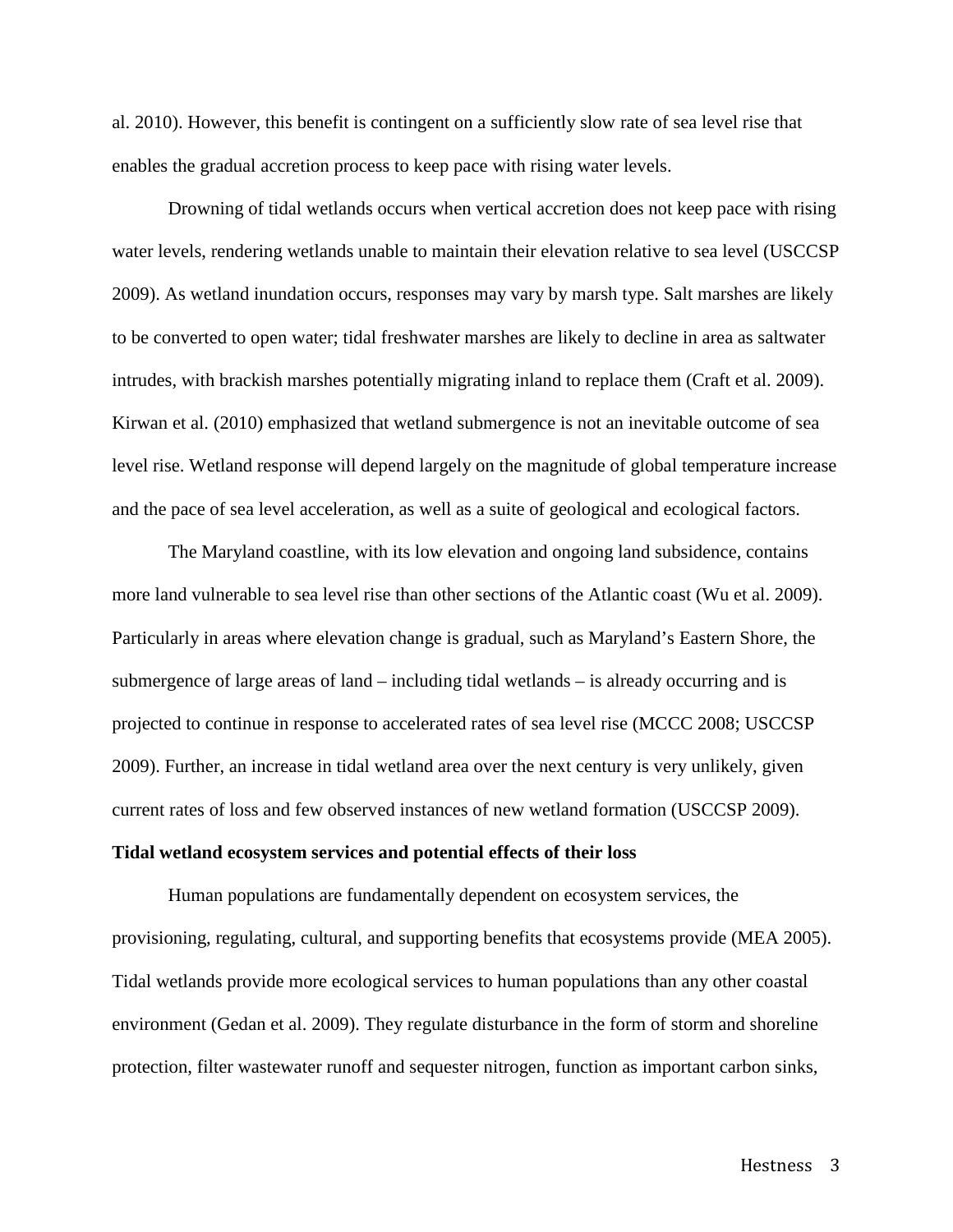and provide habitat for commercial and other beneficial species (Gedan et al. 2009; Craft et al. 2009; Scavia et al. 2010; Engle 2011). The wellbeing of communities and ecosystems along the Maryland coast depend on the continued provision of these services.

*Disturbance regulation and storm protection.* Costanza et al. (2008) described tidal wetlands as "valuable, self-maintaining 'horizontal levees'" (p. 247). Their shallow depth and emergent vegetation can protect coastlines from storm surges by providing frictional resistance that absorbs storm energy. The average storm protection value of coastal wetlands in the U.S. is estimated to be \$23.3 billion per year (Costanza et al. 2008). Recent intense storms have illustrated the adverse effects of tidal wetland loss and the reduction of their storm protection services. Wetland loss in Louisiana prior to (480,000 ha) and during (20,000 ha) Hurricane Katrina led to a lost storm protection value of \$28.3 billion (Costanza et al. 2008). In Maryland, sea level rise combined with wetland loss is having detectable impacts on storm protection. Storm waves are extending further inland, increasing the risk of property and infrastructure damage (MCCC 2008). Since nearly 97,000 homes in Maryland have the potential to be affected by storm surge damage (III 2012), the storm protection services of tidal wetlands are vital.

*Waste treatment and nitrogen sequestration*. The aerobic and anaerobic regimes of wetland soils and their rapid biomass production rates foster the process of denitrification in wetlands (Jordan et al. 2010). Nitrogen may be sequestered in biomass and buried wetland soils, improving water quality in receiving waters. However, potential negative impacts are also associated with the denitrification services of wetlands, including the release of the greenhouse gas nitrous oxide (Engle 2011). The role of wetlands for sequestering pollutants becomes even more critical in the midst of land use change and climate change (Kaushel et al. 2010). Extreme weather events and increased flooding carry pollutants through watersheds, amplifying the risk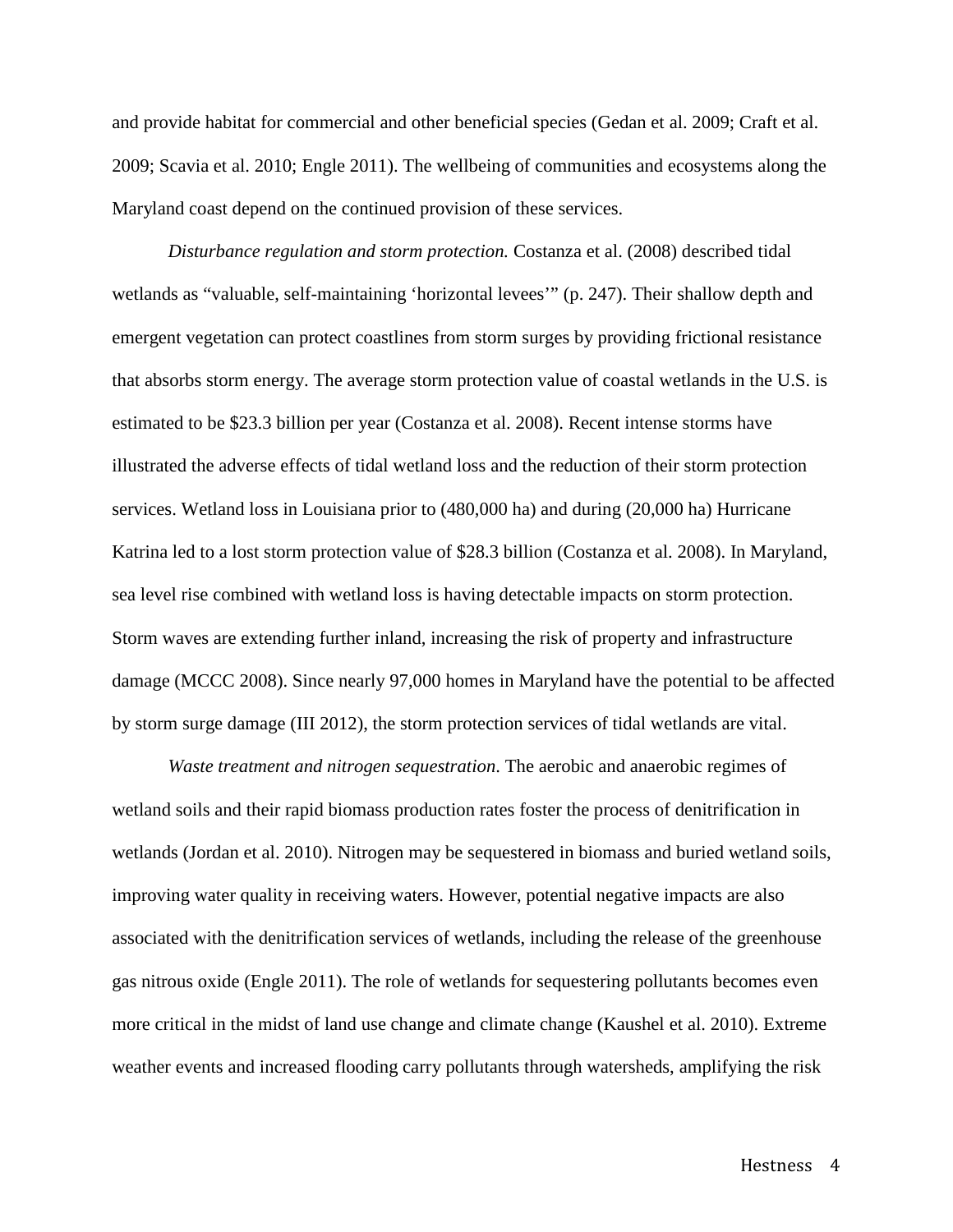of aquatic ecosystem degradation. For example, drought conditions in 2002 followed by Tropical Storm Isabel in 2003 increased pulses of pollutants entering the Chesapeake Bay, leading to one of the most severe cases of hypoxia ever recorded (Kaushel et al. 2010). For a region that is expected to gain 25% more impervious surface area (Boesch and Greer 2003) accompanied by increased nitrogen loading, these types of events underscore the value of tidal wetlands for maintaining water quality. The compromised state of tidal wetlands in the Bay, combined with climate-induced losses, has already diminished their waste treatment services (Najjar 2010).

*Carbon sequestration*. Wetlands, which store more than one third of the total world pool of soil carbon, sequester more carbon than any other soil ecosystem (Choi and Wang 2004). The unique properties of tidal wetlands become particularly valuable in the context of climate change and increased atmospheric carbon dioxide concentrations. Unlike inland wetlands, which may contribute to greenhouse gas emissions through the production of methane, coastal wetlands serve as carbon sinks without emitting significant amounts of methane (Choi and Wang 2004). Further, Choi and Wang (2004) noted that the landward expansion of coastal wetlands as a result of sea level rise could potentially increase carbon sequestration if wetlands are replacing other ecosystem types that are less efficient at storing carbon. However, wetland loss has jeopardized this service. A study of coastal wetland loss in Louisiana indicated that destruction of large areas of marsh triggered large losses of sequestered soil carbon, and concluded that proposed coastal restoration efforts would be insufficient for wetlands to regain their role as net carbon sinks (Delaune and White 2012). However, wetland restoration offers potential for maintaining these services. Studies at Maryland's Blackwater Wildlife Refuge have shown that both natural and restored marshes can serve as carbon sinks, suggesting the crucial role of wetland conservation and restoration as concentrations of atmospheric  $CO_2$  increase (Strebel et al. 2010).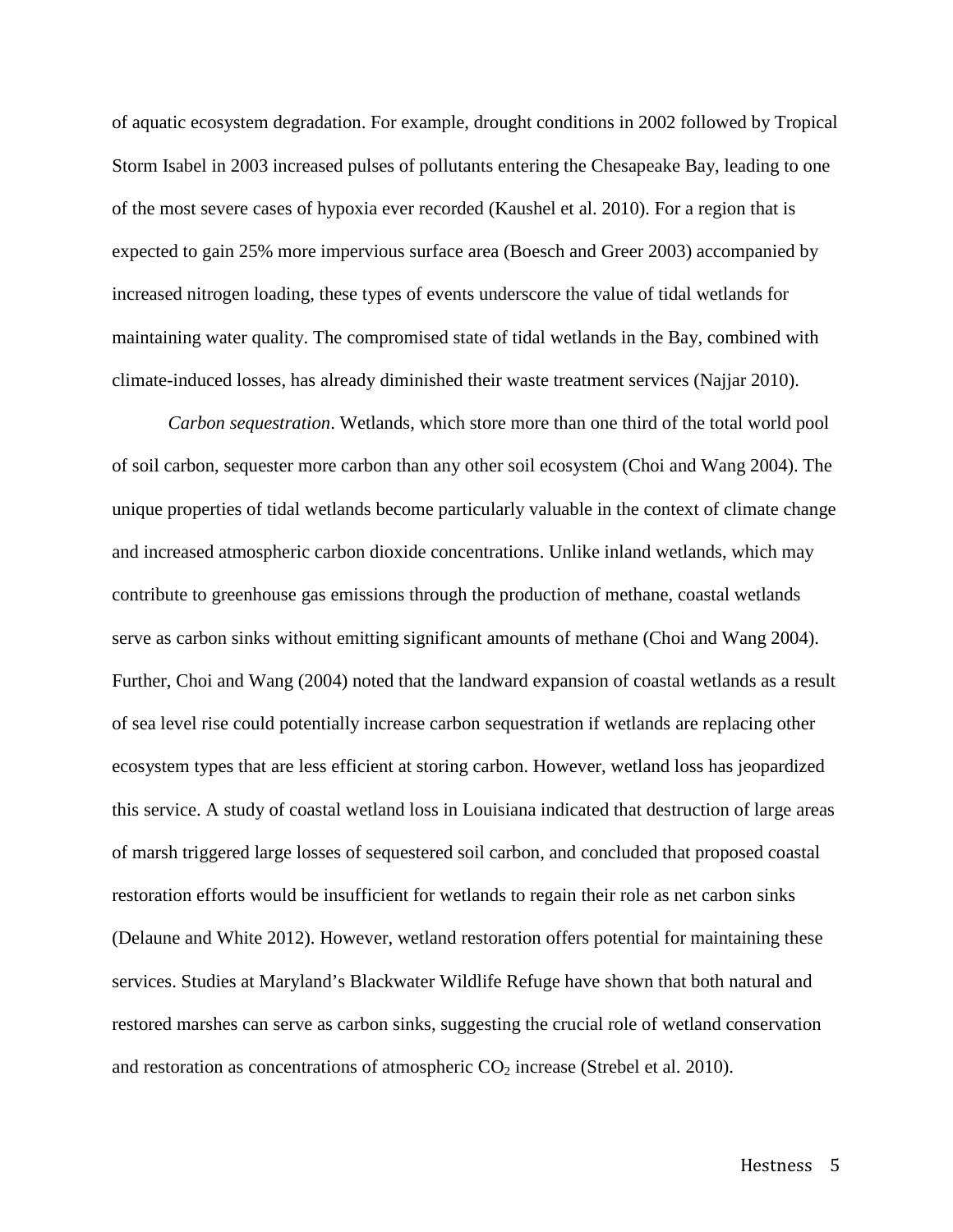*Habitat.* Wetlands provide habitat for more than one-third of threatened and endangered species in the U.S. (U.S. EPA 2003). They also provide important habitat and refuge for migratory bird species, as well as many commercial species. In Maryland, wetlands serve as nurseries and spawning habitat for more than two-thirds of the state's commercial fish and shellfish (MCCC, 2011). Salt, brackish, and freshwater wetlands each provide habitats to unique assemblages of species. The high amount of plant biomass in salt marshes supports a wide variety of fish, birds, and invertebrates. Brackish marshes support many of the same species, as well as andromodous fish species, like shad and herring, that move between salt and freshwater habitats to spawn. Tidal freshwater marshes provide forage, shelter, and spawning habitat for estuarine fish and shellfish to complete their life cycles, and may also support higher plant and bird diversity than other marsh types (USCCSP 2009). As sea levels rise, the inland migration of wetlands will entail shifts in vegetation composition and changes in salinity (Burkett 2008). This has the potential to impact species composition and diversity in wetlands, especially as brackish marshes begin to replace freshwater marshes, the most biologically diverse wetland type (MD DNR 2008). It could also impact fisheries by changing habitat suitability for commercial species.

### **Recommendations**

The conservation of coastal wetlands is critical for the sustained provision of ecosystem services. As sea level rise accelerates, wetland conservation becomes increasingly urgent and complex. Fortunately, wetlands are resilient and potentially adaptable ecosystems, provided that changes are sufficiently gradual and conditions are conducive to adaptation. Select conservation, management, and outreach strategies are offered below (see also Table 2):

*Limit greenhouse gas emissions.* Since wetlands may adapt to sea level rise if the rate of change is sufficiently slow, a key recommendation is to maintain greenhouse gas emissions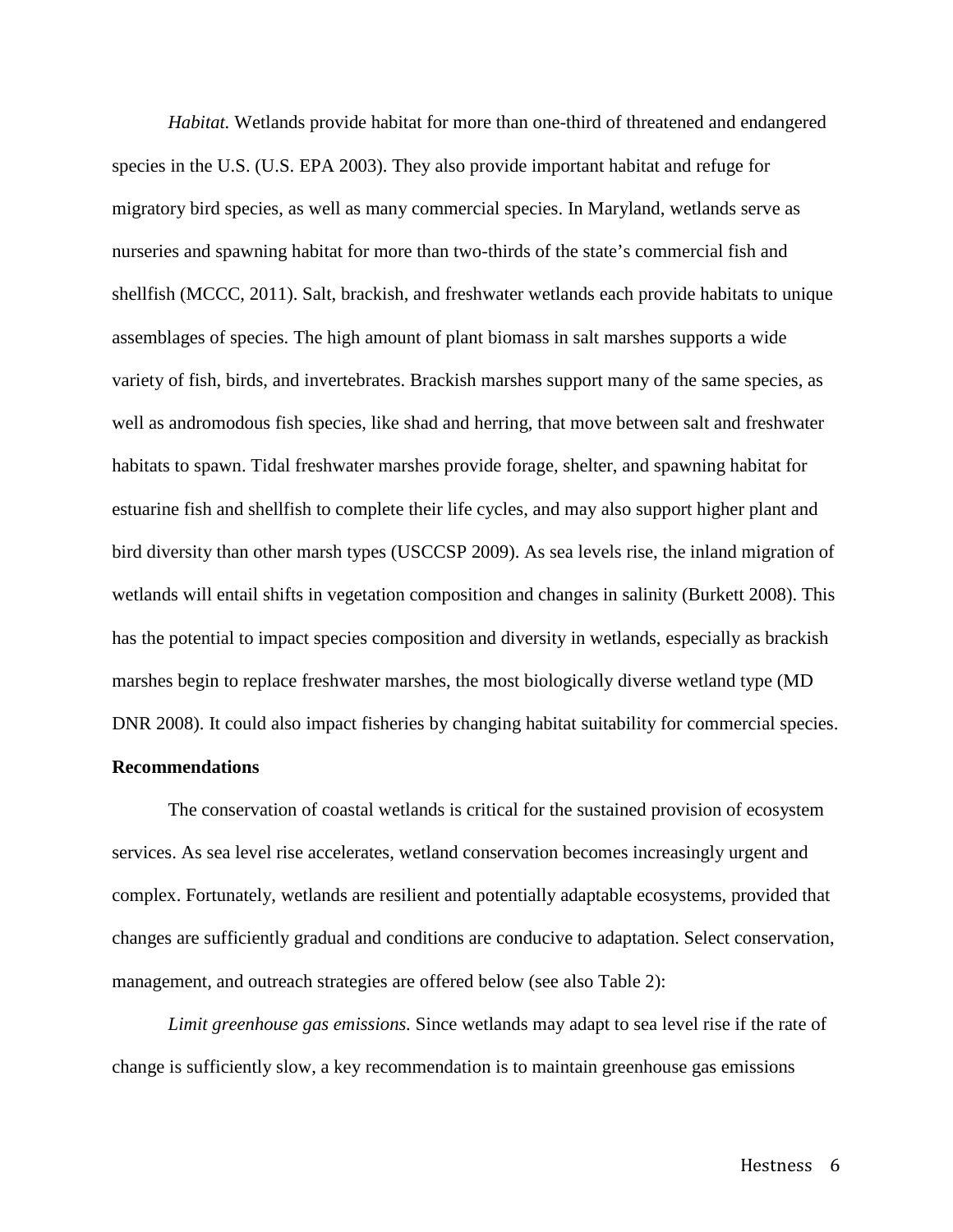levels at or below the IPCC's (2007) low emissions (B1) scenario. Under a high emissions scenario, greater temperature increase, and rapid sea level rise, many tidal wetlands – especially in highly vulnerable areas like the Mid-Atlantic coast - will be unable to persist (MCCC 2008).

*Prevent and reduce stress on wetlands.* Added stressors such as pollution, exotic vegetation, and biodiversity loss can reduce the resiliency of wetland ecosystems and compromise their ability to respond to climate change (Erwin 2009; MCCC 2011). Continued efforts to reduce pollution from stormwater runoff, monitor invasive species abundance, and prevent habitat destruction can assist wetlands in maintaining their functionality.

*Retain open space for wetland migration.* The ability of tidal wetlands to respond to climate change by vertical accretion depends on the availability of space to migrate inland. The presence of barriers such as coastal roads and pavement can slow or stop the retreat of wetlands to higher ground (MCCC 2011). Adaptation strategies should ensure that land use on and near coastlines limits development to provide sufficient space for vertical accretion.

*Restore tidal wetlands*. Given their potential to save costs associated with storm damage alone, wetland restoration is an extremely cost-effective investment for coastal communities (Costanza et al. 2008). Because coastal ecosystems are extremely difficult to restore after being lost to open water (Scavia et al. 2002), it is critical that restoration efforts stay ahead of coastal inundation by rising sea levels.

*Educate public and policymakers about the value of tidal wetlands*. The impacts of sea level rise on Maryland's coastal ecosystems have the potential to affect diverse stakeholders, including commercial watermen, farmers, property owners, and municipal governments (Najjar 2010). Fostering awareness of the ecological and economic benefits of coastal wetlands can support stakeholders in making informed conservation decisions.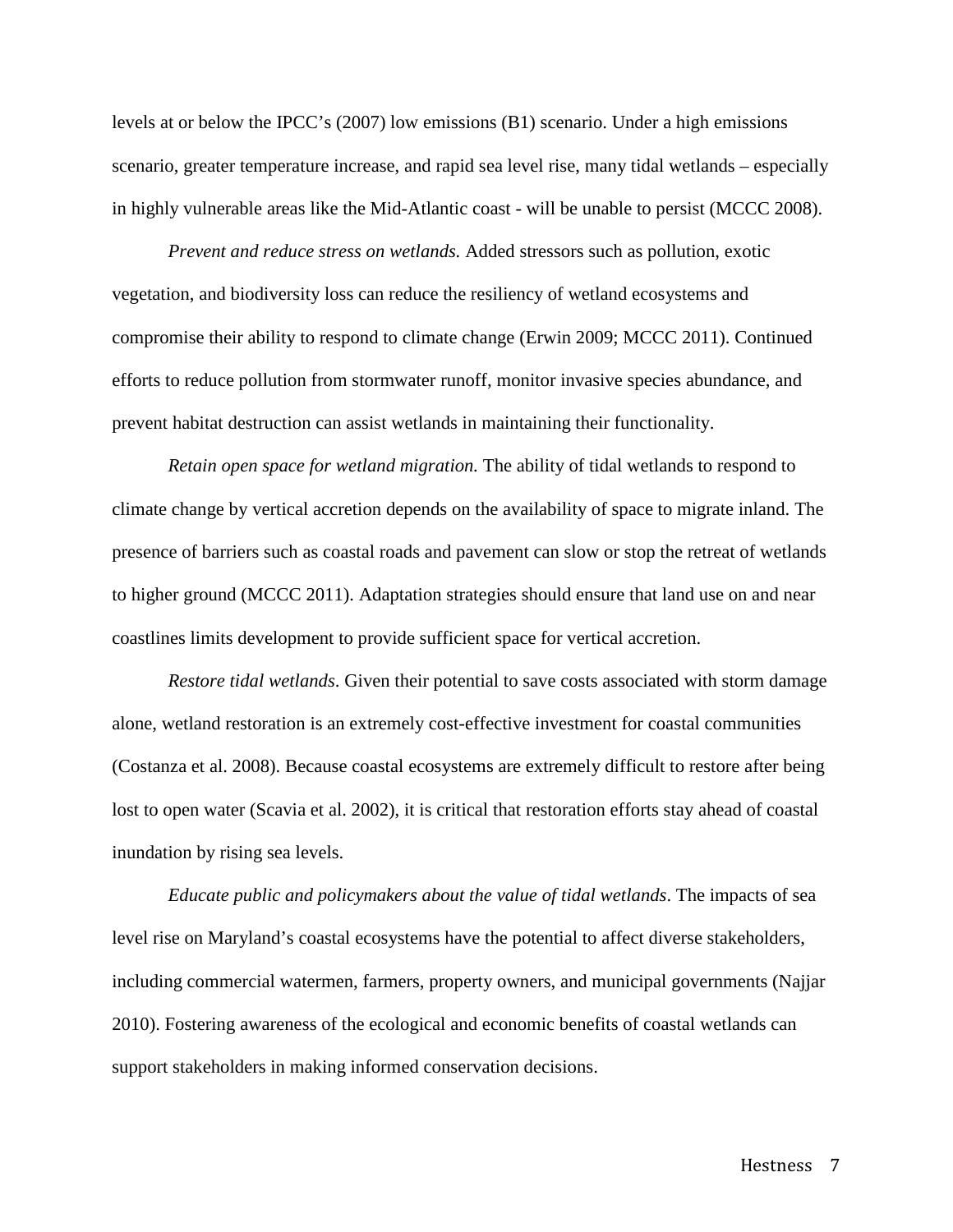# **Appendix**

|                                                            | Estimated increase during<br>the $20th$ century | Projected increase during<br>the $21^{\text{st}}$ century – IPCC B1<br>(lowest emissions)<br>scenario | Projected increase during<br>the $21^{\text{st}}$ century – IPCC<br>A1F1 (highest emissions)<br>scenario |
|------------------------------------------------------------|-------------------------------------------------|-------------------------------------------------------------------------------------------------------|----------------------------------------------------------------------------------------------------------|
| Global sea level rise<br>$(SLR)_1$                         | $170 \text{ mm}$                                | 180-380 mm                                                                                            | $260 - 590$ mm                                                                                           |
| Relative Sea Level Rise<br>(RSLR) in Maryland <sub>2</sub> | $305 \text{ mm}$                                | $(up to*)$ 823 mm                                                                                     | $(up to*) 1036 mm$                                                                                       |

**Table 1.** Global sea level rise (SLR) and relative sea level rise (RSLR) in Maryland - 20<sup>th</sup> and 21<sup>st</sup> centuries Data sources: 1IPCC 2007; 2MCCC 2008

\*The MCCC (2008) does not provide exact figures for the lower bound of the projected relative sea level rise range (RSLR) estimates. The figures provided here represent the upper ends of the range estimates.

| Recommendation                                | <b>Existing strategies to promote in Maryland</b>                                                                                                                                                                                                                                                                                                                                                    | Strategies that may serve as potential<br>models for Maryland                                                                                                                                                                                                                                                                                                                                                  |  |
|-----------------------------------------------|------------------------------------------------------------------------------------------------------------------------------------------------------------------------------------------------------------------------------------------------------------------------------------------------------------------------------------------------------------------------------------------------------|----------------------------------------------------------------------------------------------------------------------------------------------------------------------------------------------------------------------------------------------------------------------------------------------------------------------------------------------------------------------------------------------------------------|--|
| Limit greenhouse<br>gas emissions             | The Maryland Greenhouse Gas Reduction<br>$\bullet$<br>Act was passed in 2009, requiring the<br>state to develop a plan to reduce its<br>emissions levels from 2006 by 25% by<br>the year 2020 (MDE 2012).                                                                                                                                                                                            | The UN Environmental Program's<br>$\bullet$<br>Bridging Gaps report suggests "doable<br>actions" for bridging the emissions gap<br>(current emissions levels compared with<br>2020 targets), including scaling up<br>renewable energy programs, investing in<br>green buildings, and promoting the use<br>of fuel efficient vehicles (UNEP 2012).                                                              |  |
| Prevent and<br>reduce stress on<br>wetlands   | Maryland's Stormwater Management Act<br>$\bullet$<br>of 2007 (MGA 2007) has promoted<br>redevelopment projects focused on<br>reducing impervious surface area.<br>Maryland laws and regulations require<br>Environmental Site Design (ESD) as<br>maximally as possible to control<br>stormwater from new and redevelopment<br>(MDE 2010).                                                            | The Wisconsin Wetlands Association<br>$\bullet$<br>launched a statewide Wetlands Threats<br>Analysis to identify threats to natural<br>processes fundamental to maintaining<br>wetlands and their services (e.g.,<br>destruction, altered species composition,<br>habitat fragmentation) to help prioritize<br>conservation actions (WWA n.d.).                                                                |  |
| Retain open space<br>for wetland<br>migration | The Chesapeake and Atlantic Coastal<br>$\bullet$<br><b>Bays Critical Areas Act limits</b><br>development within 300 m of tidal<br>wetlands (Titus et al. 2009), identifying<br>as critical areas "all lands within 1,000<br>feet of the landward edge of tidal waters<br>or adjacent wetlands, as mapped on the<br>1972 State Wetlands Maps or designated<br>private tidal wetlands" (MD DOT, 2012). | Rolling easements (Titus 2011) to<br>$\bullet$<br>preserve ecosystem structure and<br>function by allowing wetlands to migrate<br>inland and preventing the construction of<br>sea walls and barrier structures; Example<br>- Rhode Island's coastal zone<br>management program (Higgins 2008).<br>Rolling easements have also been<br>implemented in Maine, Massachusetts,<br>and South Carolina (IPCC 2007). |  |
| Promote coastal<br>wetland<br>restoration     | The Wetlands Reserve Program (USDA<br>$\bullet$<br>NRCS, 2012) supports Maryland<br>landowners technically and financially in<br>protecting, restoring and enhancing<br>wetlands on their properties, toward the<br>goal of achieving the greatest wetland<br>functions and values.                                                                                                                  | Marsh creation projects as part of the<br>$\bullet$<br>Coastal Wetlands Planning, Protection,<br>and Restoration Act (CWPPRA) in<br>Louisiana's Gulf Coast build land by<br>removing sediment from a "borrow site"<br>and pumping it to a restoration site to<br>accelerate the natural land-building<br>process of wetlands (CWPPRA n.d.).                                                                    |  |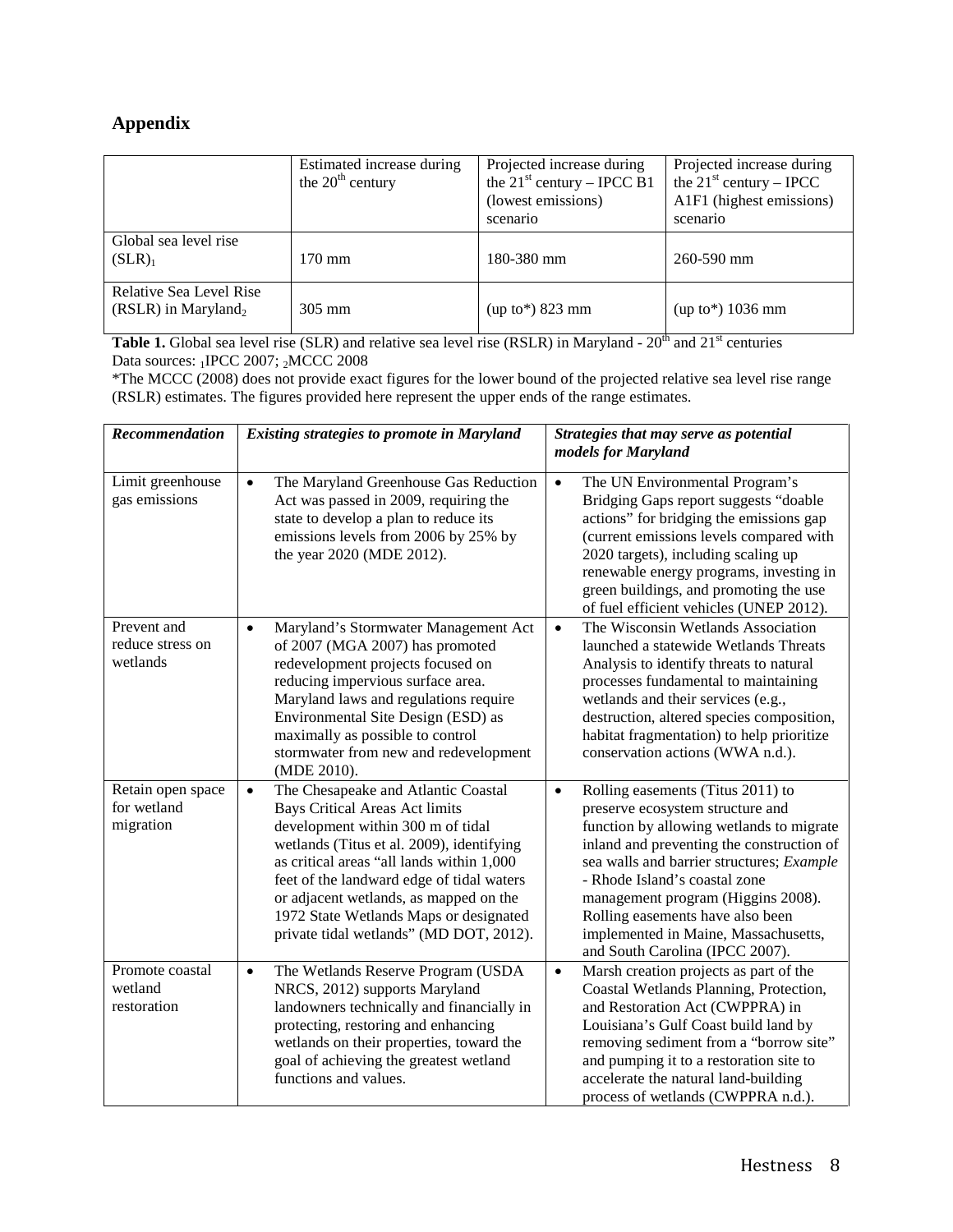| Educate the public | $\bullet$ | The Maryland Commission on Climate       | $\bullet$ | The Delaware Department of Natural         |
|--------------------|-----------|------------------------------------------|-----------|--------------------------------------------|
| and policymakers   |           | Change develops strategy reports         |           | <b>Resources and Environmental Control</b> |
| about the value of |           | synthesizing research for the public and |           | commissioned and published a report for    |
| wetlands and their |           | policymakers, including information on   |           | policymakers outlining the economic        |
| ecosystem          |           | the ecosystem services of coastal        |           | value of Delaware wetlands ecosystem       |
| services           |           | wetlands (MCCC 2011, ch. 4).             |           | services (DNREC 2011).                     |
|                    |           | The Maryland and Delaware Climate        | $\bullet$ | The U.S. EPA program office in New         |
|                    |           | Change Education, Assessment, and        |           | England operates an adopt-a-wetland        |
|                    |           | Research program (MADE CLEAR)            |           | program encouraging teachers to engage     |
|                    |           | promotes public understanding of climate |           | their students in wetland education and    |
|                    |           | change and its impact on local           |           | stewardship activities (EPA 2012).         |
|                    |           | ecosystems through formal and informal   |           |                                            |
|                    |           | education (MADE CLEAR 2012).             |           |                                            |

**Table 2.** Recommended actions for conserving coastal wetlands and maintaining their ecosystem services; existing strategies in Maryland and strategies that could serve as models for Maryland

# **References**

Boesch, D.F. and J. Greer (eds.) (2003). *Chesapeake Futures: Choices for the 21st Century.* Chesapeake Research Consortium, Inc., Edgewater, Maryland.

Burkett, V. (2008). The northern Gulf of Mexico coast: Human development patterns, declining ecosystems, and escalating vulnerability to storms and sea level rise. In M.C. MacCracken, F. Moore, & J.C. Topping (Eds), Sudden and disruptive climate change: Exploring the real risks and how we can avoid them. London: Earthscan. pp. 101-118.

Choi, Y. and Y. Wang (2004). Dynamics of carbon sequestration in a coastal wetland using radiocarbon measurements*. Global Biogeochemical Cycles*, 18, 1-12.

Coastal Wetlands Planning, Protection, and Restoration Act (CWPPRA) (n.d.). Partners in Restoration Twentieth Anniversary Portfolio. http://www.lacoast.gov/products/Portfolio\_of\_Success\_Final\_web.pdf

Costanza, R. Perez-Maqueo, O., Martinez, M.L., Sutton, P., Anderson, S.J., and K. Mulder. (2008). The value of coastal wetlands for hurricane protection. *Ambio*, 37, 241-248.

Craft, C., Clough, J., Ehman, J., Joye, S., Park, R., Pennings, S., and M. Machmuller. (2009). Forecasting the effects of accelerated sea level rise on tidal marsh ecosystem services. *Frontiers in Ecology and the Environment,* 7(2): 73-78.

DeLaune, R.D. and J.R. White (2012). Will coastal wetlands continue to sequester carbon in response to an increase in global sea level? A case study of the rapidly subsiding Mississippi river deltaic plain. *Climatic Change*, 110(1-2), 297-314.

Delaware Department of Natural Resources and Environmental Control (2011). Economic valuation of wetland ecosystem services in Delaware.

http://www.dnrec.delaware.gov/Admin/DelawareWetlands/Documents/Economic%20Evaluation %20of%20Wetland%20Ecosystem%20Services%20in%20Delaware.pdf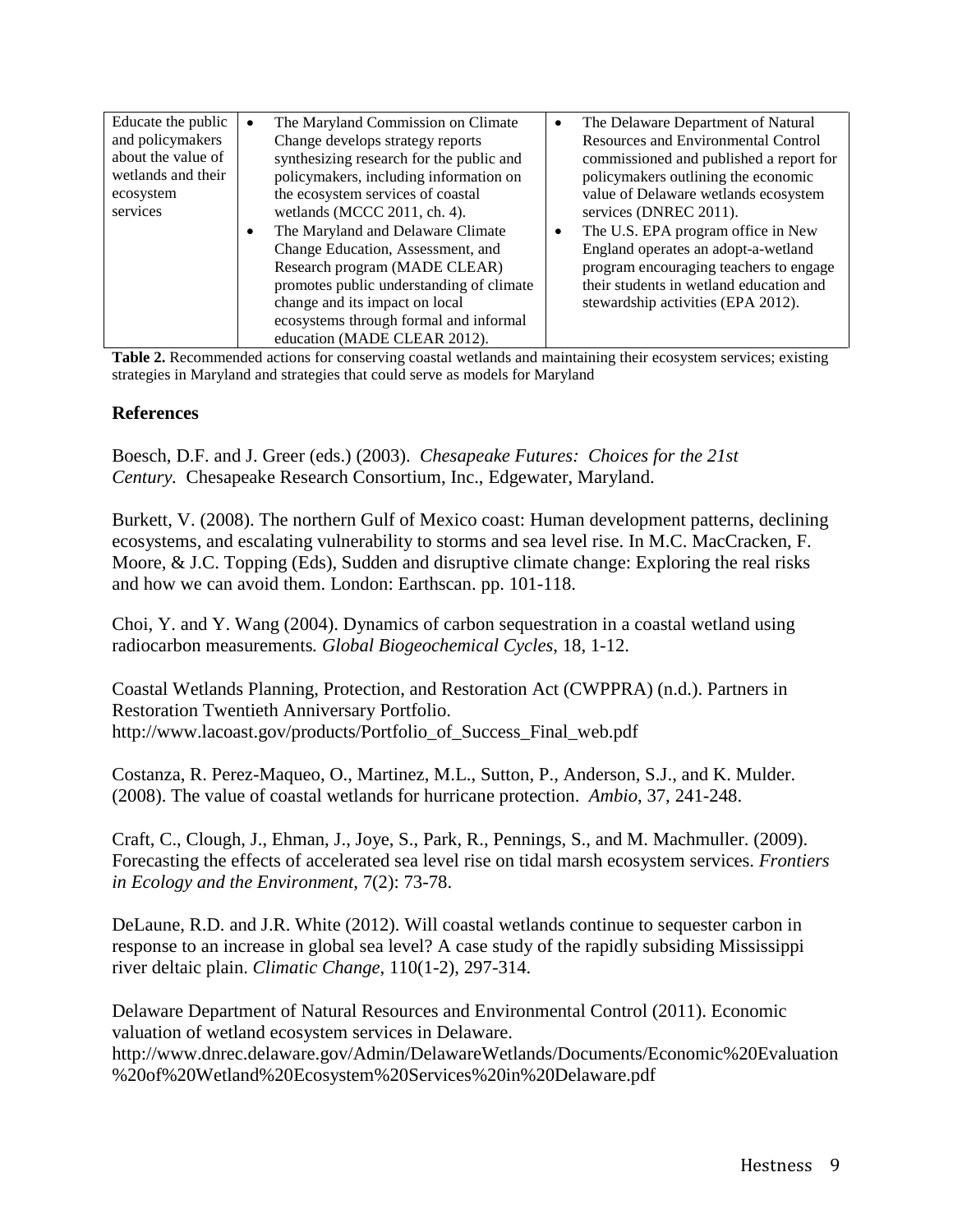Engle, V.D. (2011). Estimating the provision of ecosystem services by Gulf of Mexico coastal wetlands. *Wetlands*, 31, 179-193.

Erwin, K.L. (2009). Wetlands and global climate change: The role of wetland restoration in a changing world. *Wetlands Ecology and Management*, 17:71-84.

Feagin, R.A., Martinez, M.L., Mendoza-Gonzalez, G., and R. Costanza (2010). Salt marsh zonal migration and ecosystem service change in response to global sea level rise: A case study from an urban region. *Ecology and Society*, 15(4): 14.

Gedan, K.B., Silliman, B.R., and Bertness, M.D. (2009). Centuries of human-driven change in salt marsh ecosystems. *Annual Review of Marine Science*, 1: 117-141.

Higgins, M. (2008). Legal and policy impacts of sea level rise to beaches and coastal property. *Sea Grant Law and Policy Journal*, 1(1): 43-64.

Intergovernmental Panel on Climate Change (IPCC) (2007). Coastal systems and low-lying areas. *Climate Change 2007: Impacts, Adaptation and Vulnerability. Contribution of Working Group II to the Fourth Assessment Report of the Intergovernmental Panel on Climate Change,*  M.L. Parry, O.F. Canziani, J.P. Palutikof, P.J. van der Linden and C.E. Hanson, Eds., Cambridge University Press, Cambridge, UK, 315-356.

Insurance Information Institute (2011). Hurricanes. New York, NY. http://www.iii.org/facts\_statistics/hurricanes.html

Jordan, S.J., Stoffer, J. and J.A. Nestlerode (2011). Wetlands as sinks for reactive nitrogen at continental and global scales: A meta-analysis. *Ecosystems*, 14, 144-155.

Kaushel, S.S., Pace, M.L., Groffman, P.M., Band, L.E., Belt, K.T., Mayer, P.M., and C. Welty, (2010). Land use and climate variability amplify contaminant pulses. Eos, 91(25), 221-22.

Kirwan, M.L., Guntenspergen, G.R., D'Alpaos, A.D., Morris, J.T., Mudd, S.M., Temmerman, S. (2010). Limits on the adaptability of coastal marshes to rising sea level. *Geophysical Research Letters*, 37: L23401.

Maryland and Delaware Climate Change Education, Assessment, and Research (MADE CLEAR) (2012). http://www.madeclear.org/

Maryland Commission on Climate Change (MCCC) Adaptation and Response Working Group (2008). *Comprehensive strategy for reducing Maryland's vulnerability to climate change. Phase 1: Sea level rise and coastal storms.* http://www.mde.state.md.us/assets/document/Air/ClimateChange/Chapter5.pdf

Maryland Commission on Climate Change (MCCC) Adaptation and Response Working Group (2011). *Comprehensive strategy for reducing Maryland's vulnerability to climate change. Phase II: Building societal, economic, and ecological resilience.*

http://www.dnr.state.md.us/climatechange/climatechange\_phase2\_adaptation\_strategy.pdf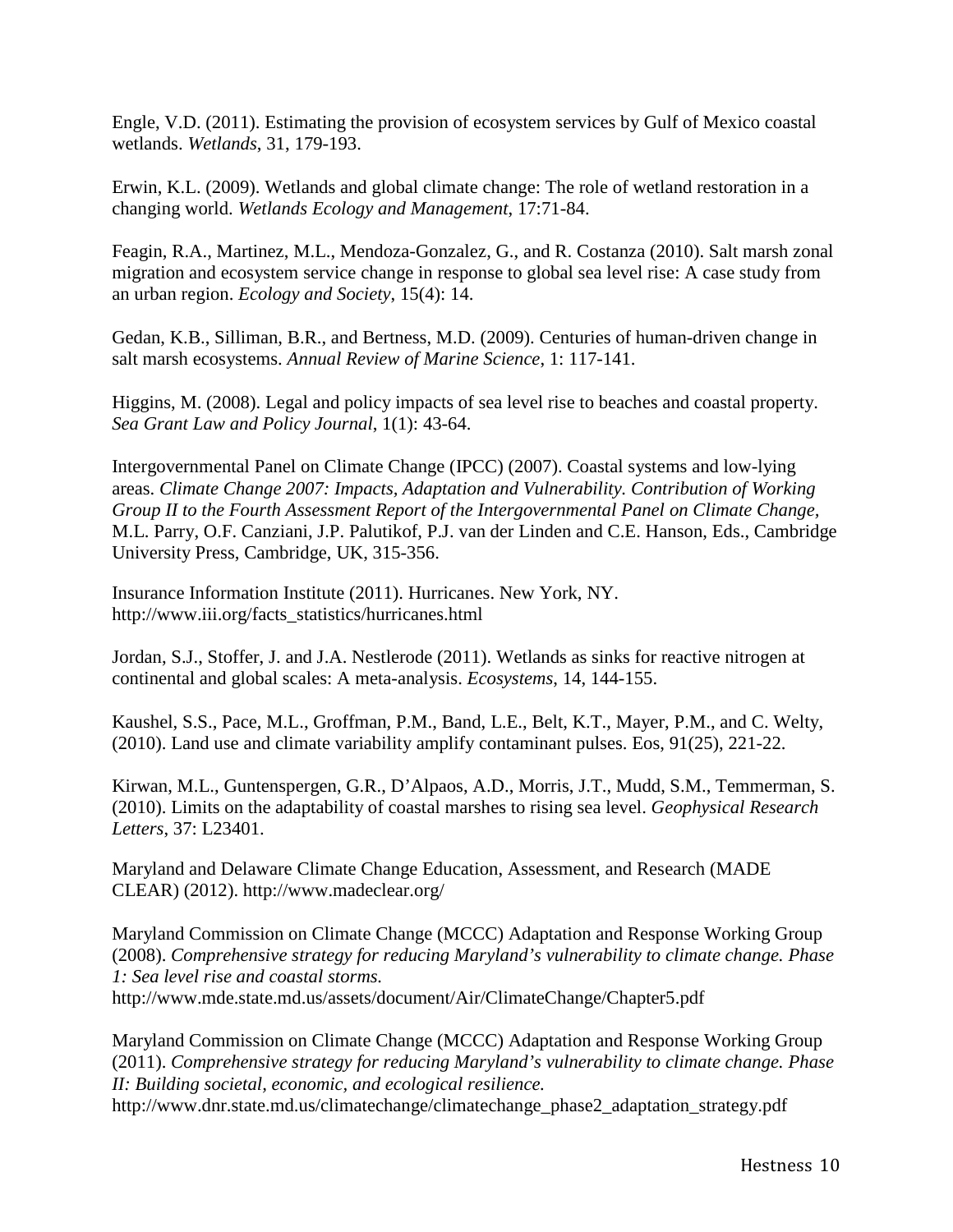Maryland Department of the Environment (MDE) (2012). Greenhouse Gas Emissions Reduction Act of 2009 (GGRA) Draft Plan.

http://www.mde.state.md.us/programs/air/climatechange/pages/air/climatechange/index.aspx

Maryland Department of the Environment (MDE) (2010). Environmental Site Design (ESD) Process & Computations.

http://www.mde.state.md.us/assets/document/ESD%20Process%20Computations%20Review.pd f

Maryland Department of Natural Resources (2008). Sea level rise response strategy, Worcester County, Maryland. http://www.dnr.state.md.us/dnrnews/pdfs/Worcester.pdf

Maryland Department of Transportation (MDOT) (2012). The Chesapeake and Atlantic Coastal Bays Critical Area Act. http://www.mdot.maryland.gov/Office%20of%20Planning%20and%20Capital%20Programming

/Environmental\_Permits-Construction/Critical\_Areas.html

Maryland General Assembly (MGA) (n.d.) Statute Text – Environment Article §4–201. http://mgaleg.maryland.gov/webmga/frmStatutesText.aspx?article=gen&section=4-201&ext=html&session=2012RS&tab=subject5&JScript=1

Millennium Ecosystem Assessment (2005). *Ecosystems and human well-being: Synthesis*. Island Press, Washington, D.C.

Najjar, R.G., Pyke, C.R., Adams, M.B., Breitburg, D., Hershner, C., Kemp, M., Howarth, R., Mulholland, M.R., Paolisso, M. Secor, D., Sellner, K., Wardop, D., and R. Wood. (2010). Potential climate change impacts on the Chesapeake Bay. *Estuarine, Coastal, and Shelf Science*, 86: 1-20.

National Oceanic and Atmospheric Administration (NOAA), (2011). NOAA's State of the Coast. Washington, D.C. http://stateofthecoast.noaa.gov/population/welcome.html

National Oceanic and Atmospheric Administration (NOAA) Chesapeake Bay Office (2012). Wetlands. Washington, D.C. http://chesapeakebay.noaa.gov/wetlands

Sallenger, A.H., Doran, K.S., and P.A. Howd (2012). Hotspot of accelerated sea level rise on the Atlantic Coast of North America. Nature Climate Change, 2: 884-888.

Scavia, D., Field, J.C., Boesch, D..F., Buddmeier, R.W., Burkett, V., Cayan, D.R., Fogarty, M., Harwell, M.A., Howarth, R.W., Mason, C., Reed, D.J., Royer, T.C., Sallenger, A.H., and J.G. Titus. Climate change impacts on U.S. Coastal and Marine Ecosystems. *Estuaries*, 25(2): 149- 164.

Schuerch, M., Rapalia, J., Liebetrau, V., Vafeidis, A., Reise, K. (2012). Salt marsh accretion and storm tide variation: An example from a barrier island in the North Sea. Estuaries and Coasts, 35: 486-500.